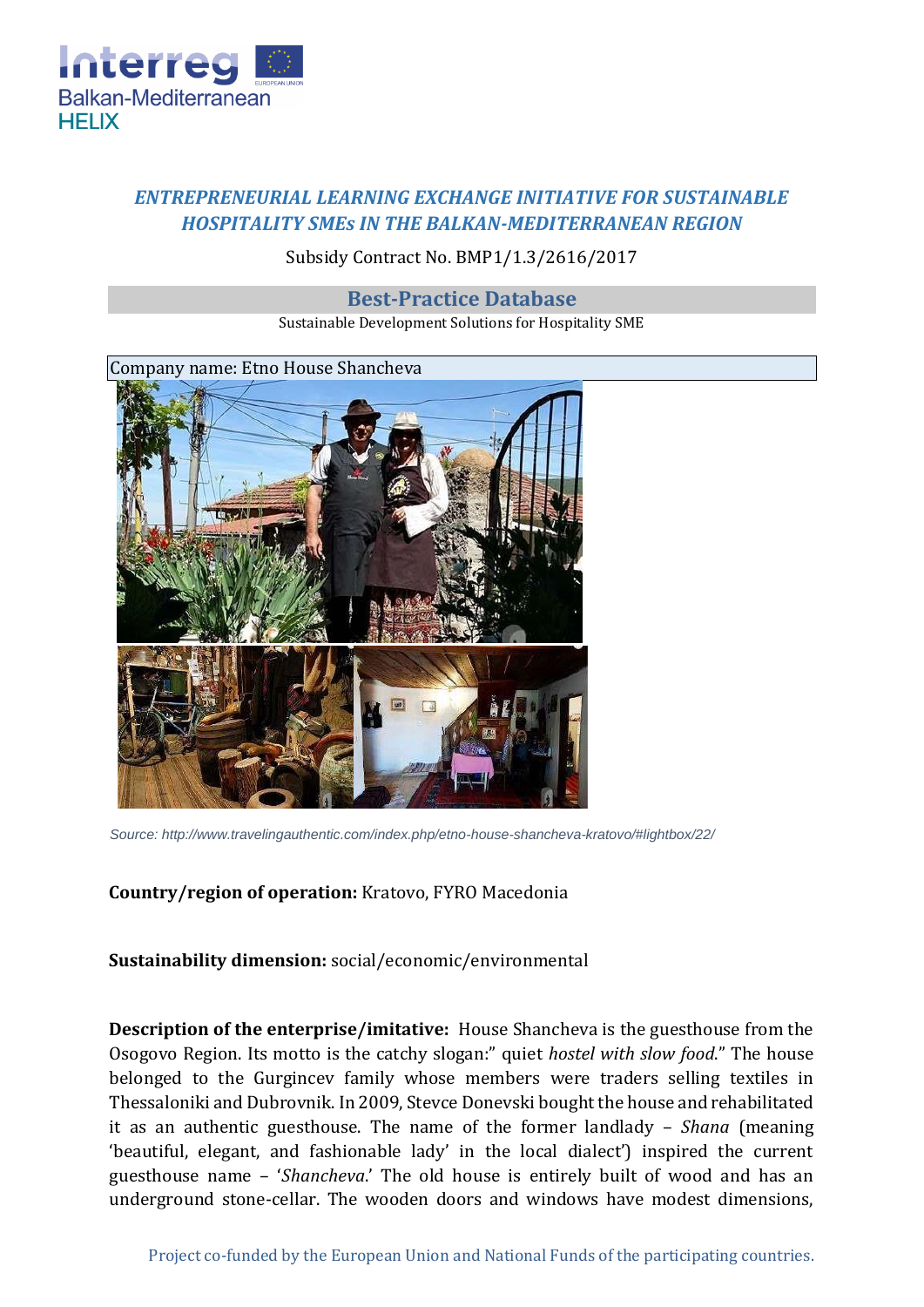

similar to the ones of the traditional houses from Kotor (Montenegro). Both the exterior facades and interior rooms are entirely coated with natural colored plaster.

**Social/ community impact sought:** protection and promotion of the cultural and historical heritage and tradition of the local population

**Stakeholders:** local community, local business sector, suppliers

**Approach applied:** presentation of the tradition, culture and history of the population from Kratovo, through a quality and original tourist offer

**Innovation applied:** Retaining the traditional architecture of the house, presenting the traditional housekeeping, traditional kitchen prepared in a traditional way, hospitality and quality service

**Social impact and business results achieved:** economic and social dimensions,

**Key success factors:** recognition of the possibilities of cultural tourism, quality of service

**Challenges and problems:** poor development of the region, poor infrastructure, incomplete tourist offer of the region

**Year when the enterprise was created: 2009** 

**References (web-site, intent links, video, etc.):** 

[http://www.travelingauthentic.com/index.php/etno-house](http://www.travelingauthentic.com/index.php/etno-house-shancheva-kratovo/#lightbox/22/)[shanchevakratovo/#lightbox/22/](http://www.travelingauthentic.com/index.php/etno-house-shancheva-kratovo/#lightbox/22/)

[http://www.youtube.com/watch?v=SoHr\\_E2jzlI](http://www.youtube.com/watch?v=SoHr_E2jzlI)

[http://www.youtube.com/watch?v=MWu\\_WOSkLMo](http://www.youtube.com/watch?v=MWu_WOSkLMo)

<http://www.youtube.com/watch?v=kaqxqLp2DCQ>

This publication reflects the views only of the authors. The European Commission and the national Governments of the participating countries cannot be held responsible for any use which may be made of the information contained therein.